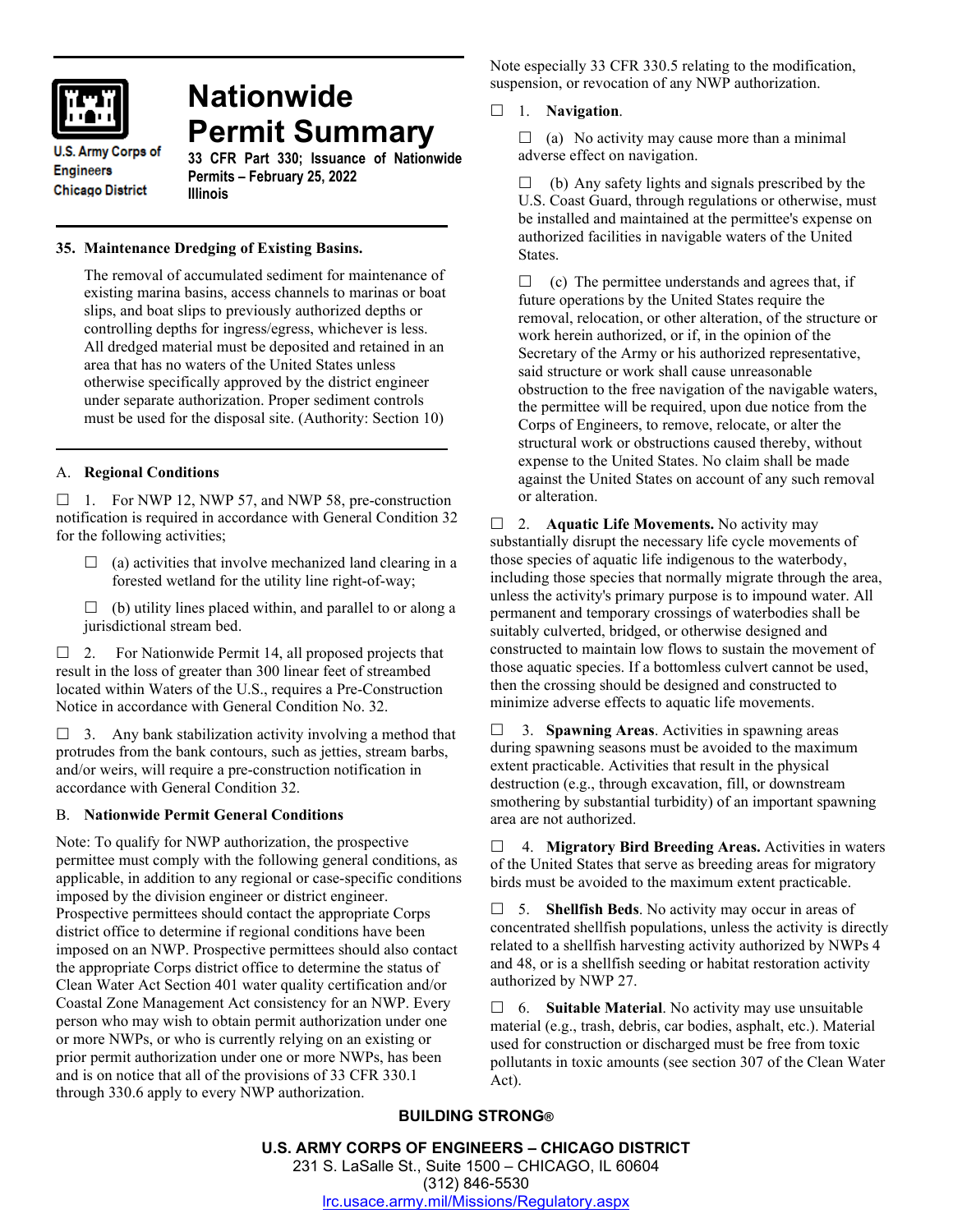7. **Water Supply Intakes**. No activity may occur in the proximity of a public water supply intake, except where the activity is for the repair or improvement of public water supply intake structures or adjacent bank stabilization.

 8. **Adverse Effects from Impoundments**. If the activity creates an impoundment of water, adverse effects to the aquatic system due to accelerating the passage of water, and/or restricting its flow must be minimized to the maximum extent practicable.

 9. **Management of Water Flows**. To the maximum extent practicable, the pre-construction course, condition, capacity, and location of open waters must be maintained for each activity, including stream channelization, storm water management activities, and temporary and permanent road crossings, except as provided below. The activity must be constructed to withstand expected high flows. The activity must not restrict or impede the passage of normal or high flows, unless the primary purpose of the activity is to impound water or manage high flows. The activity may alter the pre-construction course, condition, capacity, and location of open waters if it benefits the aquatic environment (e.g., stream restoration or relocation activities).

 10. **Fills Within 100-Year Floodplains**. The activity must comply with applicable FEMA-approved state or local floodplain management requirements.

□ 11. **Equipment**. Heavy equipment working in wetlands or mudflats must be placed on mats, or other measures must be taken to minimize soil disturbance.

 12. **Soil Erosion and Sediment Controls**. Appropriate soil erosion and sediment controls must be used and maintained in effective operating condition during construction, and all exposed soil and other fills, as well as any work below the ordinary high water mark or high tide line, must be permanently stabilized at the earliest practicable date. Permittees are encouraged to perform work within waters of the United States during periods of low-flow or no-flow, or during low tides.

 13. **Removal of Temporary Fills**. Temporary structures must be removed, to the maximum extent practicable, after their use has been discontinued. Temporary fills must be removed in their entirety and the affected areas returned to pre-construction elevations. The affected areas must be revegetated, as appropriate.

 14. **Proper Maintenance**. Any authorized structure or fill shall be properly maintained, including maintenance to ensure public safety and compliance with applicable NWP general conditions, as well as any activity-specific conditions added by the district engineer to an NWP authorization.

 15. **Single and Complete Project**. The activity must be a single and complete project. The same NWP cannot be used more than once for the same single and complete project.

#### 16. **Wild and Scenic Rivers**.

 $\Box$  (a) No NWP activity may occur in a component of the National Wild and Scenic River System, or in a river officially designated by Congress as a "study river" for possible inclusion in the system while the river is in an official study status, unless the appropriate Federal agency with direct management responsibility for such river, has determined in writing that the proposed activity will not

adversely affect the Wild and Scenic River designation or study status.

 $\Box$  (b) If a proposed NWP activity will occur in a component of the National Wild and Scenic River System, or in a river officially designated by Congress as a "study river" for possible inclusion in the system while the river is in an official study status, the permittee must submit a preconstruction notification (see general condition 32). The district engineer will coordinate the PCN with the Federal agency with direct management responsibility for that river. Permittees shall not begin the NWP activity until notified by the district engineer that the Federal agency with direct management responsibility for that river has determined in writing that the proposed NWP activity will not adversely affect the Wild and Scenic River designation or study status.

 $\Box$  (c) Information on Wild and Scenic Rivers may be obtained from the appropriate Federal land management agency responsible for the designated Wild and Scenic River or study river (e.g., National Park Service, U.S. Forest Service, Bureau of Land Management, U.S. Fish and Wildlife Service). Information on these rivers is also available at: http://www.rivers.gov/.

 17. **Tribal Rights**. No activity or its operation may impair reserved tribal rights, including, but not limited to, reserved water rights and treaty fishing and hunting rights.

## 18. **Endangered Species**.

 $\Box$  (a) No activity is authorized under any NWP which is likely to directly or indirectly jeopardize the continued existence of a threatened or endangered species or a species proposed for such designation, as identified under the Federal Endangered Species Act (ESA), or which will directly or indirectly destroy or adversely modify the critical habitat of such species. No activity is authorized under any NWP which "may affect" a listed species or critical habitat, unless ESA section 7 consultation addressing the consequences of the proposed activity on listed species or critical habitat has been completed. See 50 CFR 402.02 for the definition of "effects of the action" for the purposes of ESA section 7 consultation, as well as 50 CFR 402.17, which provides further explanation under ESA section 7 regarding "activities that are reasonably certain to occur" and "consequences caused by the proposed action."

 $\Box$  (b) Federal agencies should follow their own procedures for complying with the requirements of the ESA (see 33 CFR 330.4 $(f)(1)$ ). If pre-construction notification is required for the proposed activity, the Federal permittee must provide the district engineer with the appropriate documentation to demonstrate compliance with those requirements. The district engineer will verify that the appropriate documentation has been submitted. If the appropriate documentation has not been submitted, additional ESA section 7 consultation may be necessary for the activity and the respective federal agency would be responsible for fulfilling its obligation under section 7 of the ESA.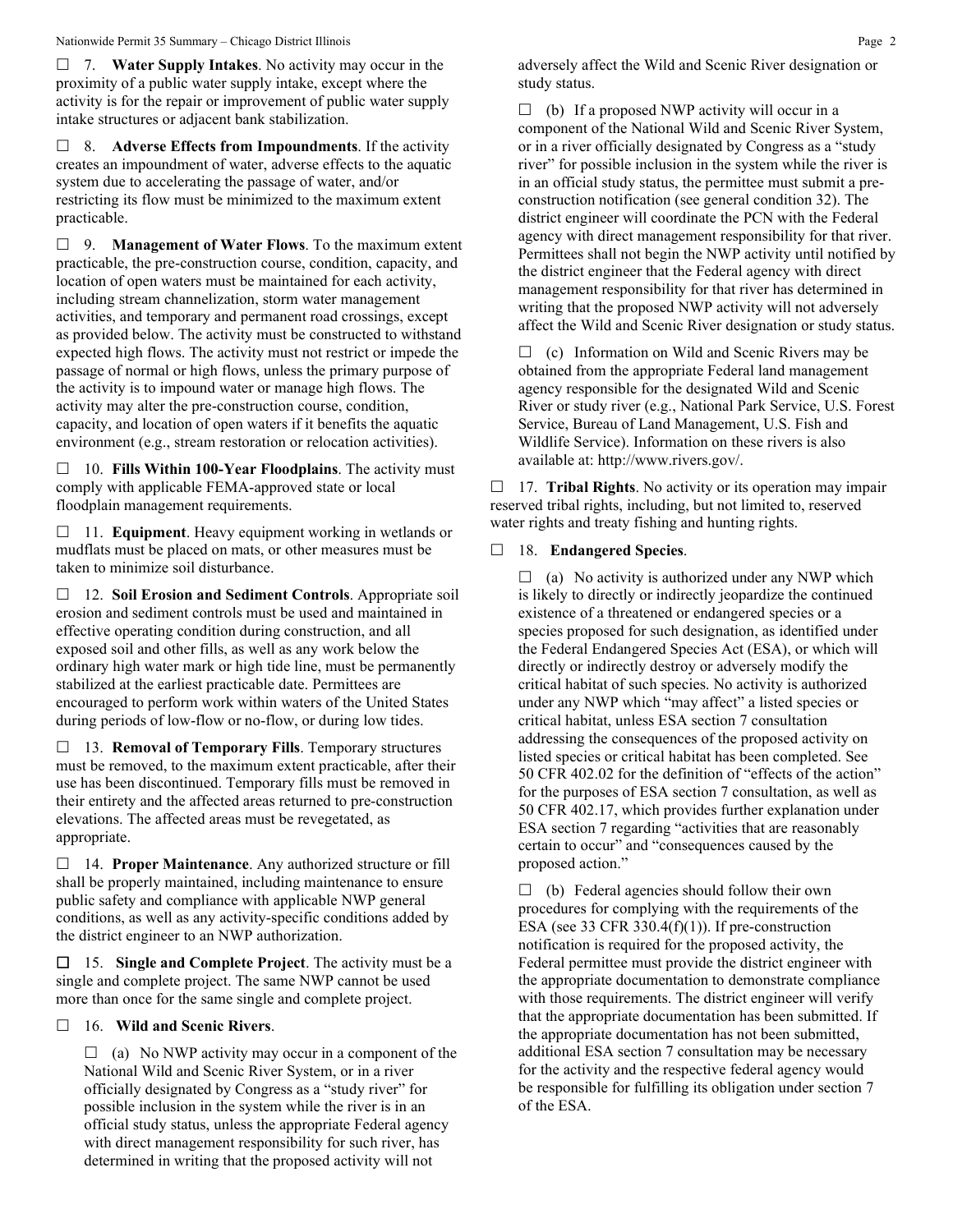#### Nationwide Permit 35 Summary – Chicago District Illinois **Page 3** Alternative Page 3 **Page 3** Alternative Permit 35 Summary – Chicago District Illinois **Page 3**

 $\Box$  (c) Non-federal permittees must submit a preconstruction notification to the district engineer if any listed species (or species proposed for listing) or designated critical habitat (or critical habitat proposed such designation) might be affected or is in the vicinity of the activity, or if the activity is located in designated critical habitat or critical habitat proposed for such designation, and shall not begin work on the activity until notified by the district engineer that the requirements of the ESA have been satisfied and that the activity is authorized. For activities that might affect Federally-listed endangered or threatened species (or species proposed for listing) or designated critical habitat (or critical habitat proposed for such designation), the pre-construction notification must include the name(s) of the endangered or threatened species (or species proposed for listing) that might be affected by the proposed activity or that utilize the designated critical habitat (or critical habitat proposed for such designation) that might be affected by the proposed activity. The district engineer will determine whether the proposed activity "may affect" or will have "no effect" to listed species and designated critical habitat and will notify the non-Federal applicant of the Corps' determination within 45 days of receipt of a complete preconstruction notification. For activities where the non-Federal applicant has identified listed species (or species proposed for listing) or designated critical habitat (or critical habitat proposed for such designation) that might be affected or is in the vicinity of the activity, and has so notified the Corps, the applicant shall not begin work until the Corps has provided notification that the proposed activity will have "no effect" on listed species (or species proposed for listing or designated critical habitat (or critical habitat proposed for such designation), or until ESA section 7 consultation or conference has been completed. If the non-Federal applicant has not heard back from the Corps within 45 days, the applicant must still wait for notification from the Corps.

 $\Box$  (d) As a result of formal or informal consultation with the FWS or NMFS the district engineer may add species-specific permit conditions to the NWPs.

 $\Box$  (e) Authorization of an activity by an NWP does not authorize the "take" of a threatened or endangered species as defined under the ESA. In the absence of separate authorization (e.g., an ESA Section 10 Permit, a Biological Opinion with "incidental take" provisions, etc.) from the FWS or the NMFS, the Endangered Species Act prohibits any person subject to the jurisdiction of the United States to take a listed species, where "take" means to harass, harm, pursue, hunt, shoot, wound, kill, trap, capture, or collect, or to attempt to engage in any such conduct. The word "harm" in the definition of "take" means an act which actually kills or injures wildlife. Such an act may include significant habitat modification or degradation where it actually kills or injures wildlife by significantly impairing essential behavioral patterns, including breeding, feeding or sheltering.

 $\Box$  (f) If the non-federal permittee has a valid ESA section  $10(a)(1)(B)$  incidental take permit with an approved Habitat Conservation Plan for a project or a group of projects that includes the proposed NWP

activity, the non-federal applicant should provide a copy of that ESA section  $10(a)(1)(B)$  permit with the PCN required by paragraph (c) of this general condition. The district engineer will coordinate with the agency that issued the ESA section  $10(a)(1)(B)$  permit to determine whether the proposed NWP activity and the associated incidental take were considered in the internal ESA section 7 consultation conducted for the ESA section  $10(a)(1)(B)$  permit. If that coordination results in concurrence from the agency that the proposed NWP activity and the associated incidental take were considered in the internal ESA section 7 consultation for the ESA section  $10(a)(1)(B)$  permit, the district engineer does not need to conduct a separate ESA section 7 consultation for the proposed NWP activity. The district engineer will notify the non-federal applicant within 45 days of receipt of a complete pre-construction notification whether the ESA section  $10(a)(1)(B)$  permit covers the proposed NWP activity or whether additional ESA section 7 consultation is required.

 $\Box$  (g) Information on the location of threatened and endangered species and their critical habitat can be obtained directly from the offices of the FWS and NMFS or their world wide web pages at http://www.fws.gov/ or http://www.fws.gov/ipac and

http://www.nmfs.noaa.gov/pr/species/esa/ respectively.

 19. **Migratory Birds and Bald and Golden Eagles**. The permittee is responsible for ensuring that an action authorized by NWP complies with the Migratory Bird Treaty Act and the Bald and Golden Eagle Protection Act. The permittee is responsible for contacting the appropriate local office of the U.S. Fish and Wildlife Service to determine what measures, if any, are necessary or appropriate to reduce adverse effects to migratory birds or eagles, including whether "incidental take" permits are necessary and available under the Migratory Bird Treaty Act or Bald and Golden Eagle Protection Act for a particular activity.

#### 20. **Historic Properties**.

 $\Box$  (a) No activity is authorized under any NWP which may have the potential to cause effects to properties listed, or eligible for listing, in the National Register of Historic Places until the requirements of Section 106 of the National Historic Preservation Act (NHPA) have been satisfied.

 $\Box$  (b) Federal permittees should follow their own procedures for complying with the requirements of section 106 of the National Historic Preservation Act (see 33 CFR 330.4 $(g)(1)$ ). If pre-construction notification is required for the proposed NWP activity, the Federal permittee must provide the district engineer with the appropriate documentation to demonstrate compliance with those requirements. The district engineer will verify that the appropriate documentation has been submitted. If the appropriate documentation is not submitted, then additional consultation under section 106 may be necessary. The respective federal agency is responsible for fulfilling its obligation to comply with section 106.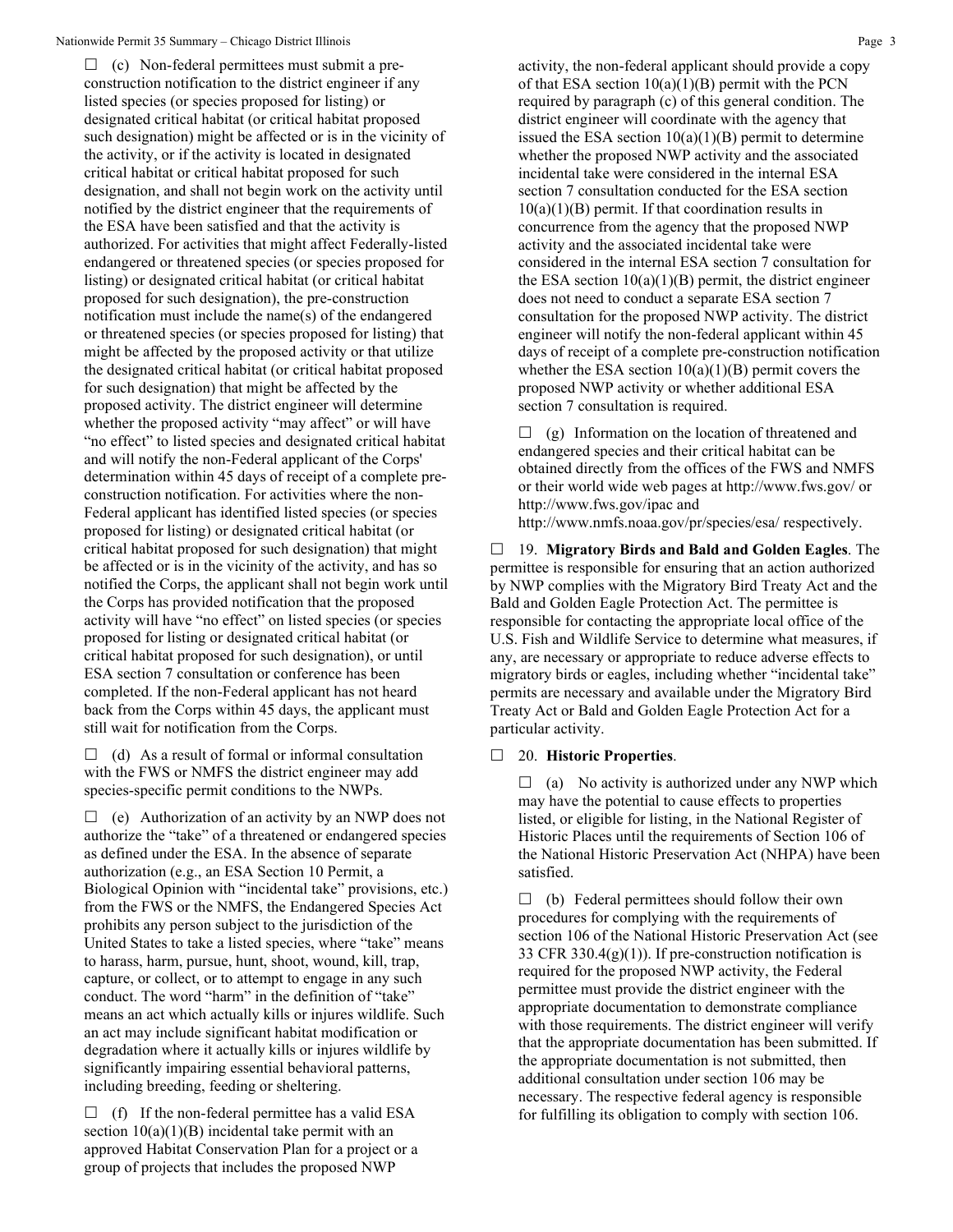$\Box$  (c) Non-federal permittees must submit a preconstruction notification to the district engineer if the NWP activity might have the potential to cause effects to any historic properties listed on, determined to be eligible for listing on, or potentially eligible for listing on the National Register of Historic Places, including previously unidentified properties. For such activities, the preconstruction notification must state which historic properties might have the potential to be affected by the proposed NWP activity or include a vicinity map indicating the location of the historic properties or the potential for the presence of historic properties. Assistance regarding information on the location of, or potential for, the presence of historic properties can be sought from the State Historic Preservation Officer, Tribal Historic Preservation Officer, or designated tribal representative, as appropriate, and the National Register of Historic Places (see 33 CFR 330.4(g)). When reviewing pre-construction notifications, district engineers will comply with the current procedures for addressing the requirements of section 106 of the National Historic Preservation Act. The district engineer shall make a reasonable and good faith effort to carry out appropriate identification efforts commensurate with potential impacts, which may include background research, consultation, oral history interviews, sample field investigation, and/or field survey. Based on the information submitted in the PCN and these identification efforts, the district engineer shall determine whether the proposed NWP activity has the potential to cause effects on the historic properties. Section 106 consultation is not required when the district engineer determines that the activity does not have the potential to cause effects on historic properties (see 36 CFR 800.3(a)). Section 106 consultation is required when the district engineer determines that the activity has the potential to cause effects on historic properties. The district engineer will conduct consultation with consulting parties identified under 36 CFR 800.2(c) when he or she makes any of the following effect determinations for the purposes of section 106 of the NHPA: No historic properties affected, no adverse effect, or adverse effect.

 $\Box$  (d) Where the non-Federal applicant has identified historic properties on which the proposed NWP activity might have the potential to cause effects and has so notified the Corps, the non-Federal applicant shall not begin the activity until notified by the district engineer either that the activity has no potential to cause effects to historic properties or that NHPA section 106 consultation has been completed. For non-federal permittees, the district engineer will notify the prospective permittee within 45 days of receipt of a complete pre-construction notification whether NHPA section 106 consultation is required. If NHPA section 106 consultation is required, the district engineer will notify the non-Federal applicant that he or she cannot begin the activity until section 106 consultation is completed. If the non-Federal applicant has not heard back from the Corps within 45 days, the applicant must still wait for notification from the Corps.

 $\Box$  (e) Prospective permittees should be aware that section 110k of the NHPA (54 U.S.C. 306113) prevents the Corps from granting a permit or other assistance to an applicant who, with intent to avoid the requirements of section 106 of the NHPA, has intentionally significantly adversely affected a historic property to which the permit would relate, or having legal power to prevent it, allowed such significant adverse effect to occur, unless the Corps, after consultation with the Advisory Council on Historic Preservation (ACHP), determines that circumstances justify granting such assistance despite the adverse effect created or permitted by the applicant. If circumstances justify granting the assistance, the Corps is required to notify the ACHP and provide documentation specifying the circumstances, the degree of damage to the integrity of any historic properties affected, and proposed mitigation. This documentation must include any views obtained from the applicant, SHPO/THPO, appropriate Indian tribes if the undertaking occurs on or affects historic properties on tribal lands or affects properties of interest to those tribes, and other parties known to have a legitimate interest in the impacts to the permitted activity on historic properties.

 21. **Discovery of Previously Unknown Remains and Artifacts**. Permittees that discover any previously unknown historic, cultural or archeological remains and artifacts while accomplishing the activity authorized by NWP, they must immediately notify the district engineer of what they have found, and to the maximum extent practicable, avoid construction activities that may affect the remains and artifacts until the required coordination has been completed. The district engineer will initiate the Federal, Tribal, and state coordination required to determine if the items or remains warrant a recovery effort or if the site is eligible for listing in the National Register of Historic Places.

 **22. Designated Critical Resource Waters**. Critical resource waters include, NOAA-managed marine sanctuaries and marine monuments, and National Estuarine Research Reserves. The district engineer may designate, after notice and opportunity for public comment, additional waters officially designated by a state as having particular environmental or ecological significance, such as outstanding national resource waters or state natural heritage sites. The district engineer may also designate additional critical resource waters after notice and opportunity for public comment.

 $\Box$  (a) Discharges of dredged or fill material into waters of the United States are not authorized by NWPs 7, 12, 14, 16, 17, 21, 29, 31, 35, 39, 40, 42, 43, 44, 49, 50, 51, 52, 57, and 58 for any activity within, or directly affecting, critical resource waters, including wetlands adjacent to such waters.

 $\Box$  (b) For NWPs 3, 8, 10, 13, 15, 18, 19, 22, 23, 25, 27, 28, 30, 33, 34, 36, 37, 38, and 54, notification is required in accordance with general condition 32, for any activity proposed by permittees in the designated critical resource waters including wetlands adjacent to those waters. The district engineer may authorize activities under these NWPs only after she or he determines that the impacts to the critical resource waters will be no more than minimal.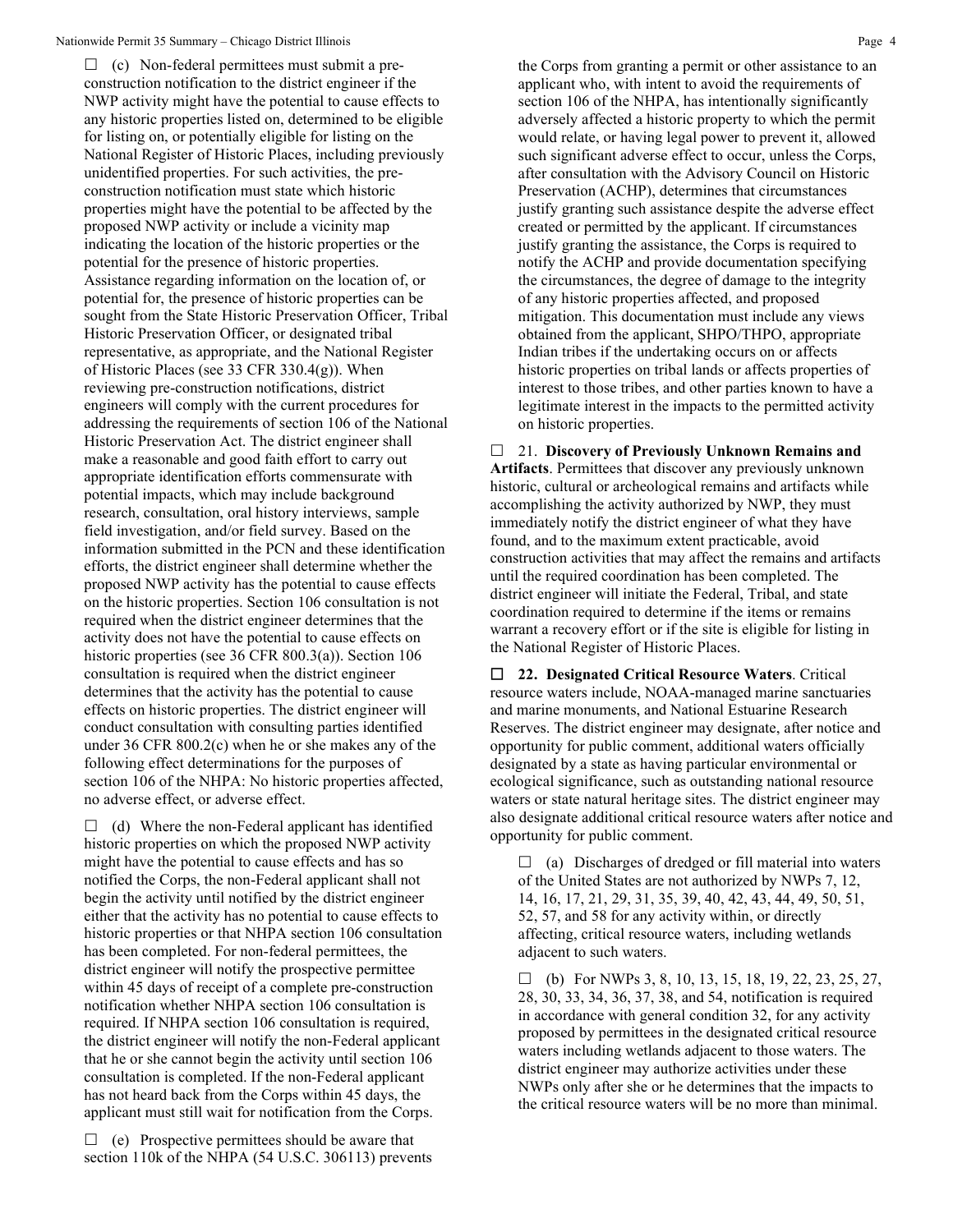**23. Mitigation**. The district engineer will consider the following factors when determining appropriate and practicable mitigation necessary to ensure that the individual and cumulative adverse environmental effects are no more than minimal:

 $\Box$  (a) The activity must be designed and constructed to avoid and minimize adverse effects, both temporary and permanent, to waters of the United States to the maximum extent practicable at the project site (i.e., on site).

 $\Box$  (b) Mitigation in all its forms (avoiding, minimizing, rectifying, reducing, or compensating for resource losses) will be required to the extent necessary to ensure that the individual and cumulative adverse environmental effects are no more than minimal.

 $\Box$  (c) Compensatory mitigation at a minimum one-forone ratio will be required for all wetland losses that exceed 1/10-acre and require pre-construction notification, unless the district engineer determines in writing that either some other form of mitigation would be more environmentally appropriate or the adverse environmental effects of the proposed activity are no more than minimal, and provides an activity-specific waiver of this requirement. For wetland losses of 1/10 acre or less that require pre-construction notification, the district engineer may determine on a case-by-case basis that compensatory mitigation is required to ensure that the activity results in only minimal adverse environmental effects.

 $\Box$  (d) Compensatory mitigation at a minimum one-forone ratio will be required for all losses of stream bed that exceed 3/100-acre and require pre-construction notification, unless the district engineer determines in writing that either some other form of mitigation would be more environmentally appropriate or the adverse environmental effects of the proposed activity are no more than minimal, and provides an activity-specific waiver of this requirement. This compensatory mitigation requirement may be satisfied through the restoration or enhancement of riparian areas next to streams in accordance with paragraph (e) of this general condition. For losses of stream bed of 3/100-acre or less that require pre-construction notification, the district engineer may determine on a case-by-case basis that compensatory mitigation is required to ensure that the activity results in only minimal adverse environmental effects. Compensatory mitigation for losses of streams should be provided, if practicable, through stream rehabilitation, enhancement, or preservation, since streams are difficultto-replace resources (see  $33 \text{ CFR } 332.3(e)(3)$ ).

 $\Box$  (e) Compensatory mitigation plans for NWP activities in or near streams or other open waters will normally include a requirement for the restoration or enhancement, maintenance, and legal protection (e.g., conservation easements) of riparian areas next to open waters. In some cases, the restoration or maintenance/protection of riparian areas may be the only compensatory mitigation required. If restoring riparian areas involves planting vegetation, only native species should be planted.

The width of the required riparian area will address documented water quality or aquatic habitat loss concerns. Normally, the riparian area will be 25 to 50 feet wide on each side of the stream, but the district engineer may require slightly wider riparian areas to address documented water quality or habitat loss concerns. If it is not possible to restore or maintain/protect a riparian area on both sides of a stream, or if the waterbody is a lake or coastal waters, then restoring or maintaining/protecting a riparian area along a single bank or shoreline may be sufficient.

Where both wetlands and open waters exist on the project site, the district engineer will determine the appropriate compensatory mitigation (e.g., riparian areas and/or wetlands compensation) based on what is best for the aquatic environment on a watershed basis. In cases where riparian areas are determined to be the most appropriate form of minimization or compensatory mitigation, the district engineer may waive or reduce the requirement to provide wetland compensatory mitigation for wetland losses.

 $\Box$  (f) Compensatory mitigation projects provided to offset losses of aquatic resources must comply with the applicable provisions of 33 CFR part 332.

 $\Box$  (1) The prospective permittee is responsible for proposing an appropriate compensatory mitigation option if compensatory mitigation is necessary to ensure that the activity results in no more than minimal adverse environmental effects. For the NWPs, the preferred mechanism for providing compensatory mitigation is mitigation bank credits or in-lieu fee program credits (see 33 CFR 332.3(b)(2) and (3)). However, if an appropriate number and type of mitigation bank or in-lieu credits are not available at the time the PCN is submitted to the district engineer, the district engineer may approve the use of permittee-responsible mitigation.

 $\Box$  (2) The amount of compensatory mitigation required by the district engineer must be sufficient to ensure that the authorized activity results in no more than minimal individual and cumulative adverse environmental effects (see 33 CFR 330.1(e)(3)). (See also 33 CFR 332.3(f).)

 $\Box$  (3) Since the likelihood of success is greater and the impacts to potentially valuable uplands are reduced, aquatic resource restoration should be the first compensatory mitigation option considered for permittee-responsible mitigation.

 $\Box$  (4) If permittee-responsible mitigation is the proposed option, the prospective permittee is responsible for submitting a mitigation plan. A conceptual or detailed mitigation plan may be used by the district engineer to make the decision on the NWP verification request, but a final mitigation plan that addresses the applicable requirements of 33 CFR  $332.4(c)(2)$  through (14) must be approved by the district engineer before the permittee begins work in waters of the United States,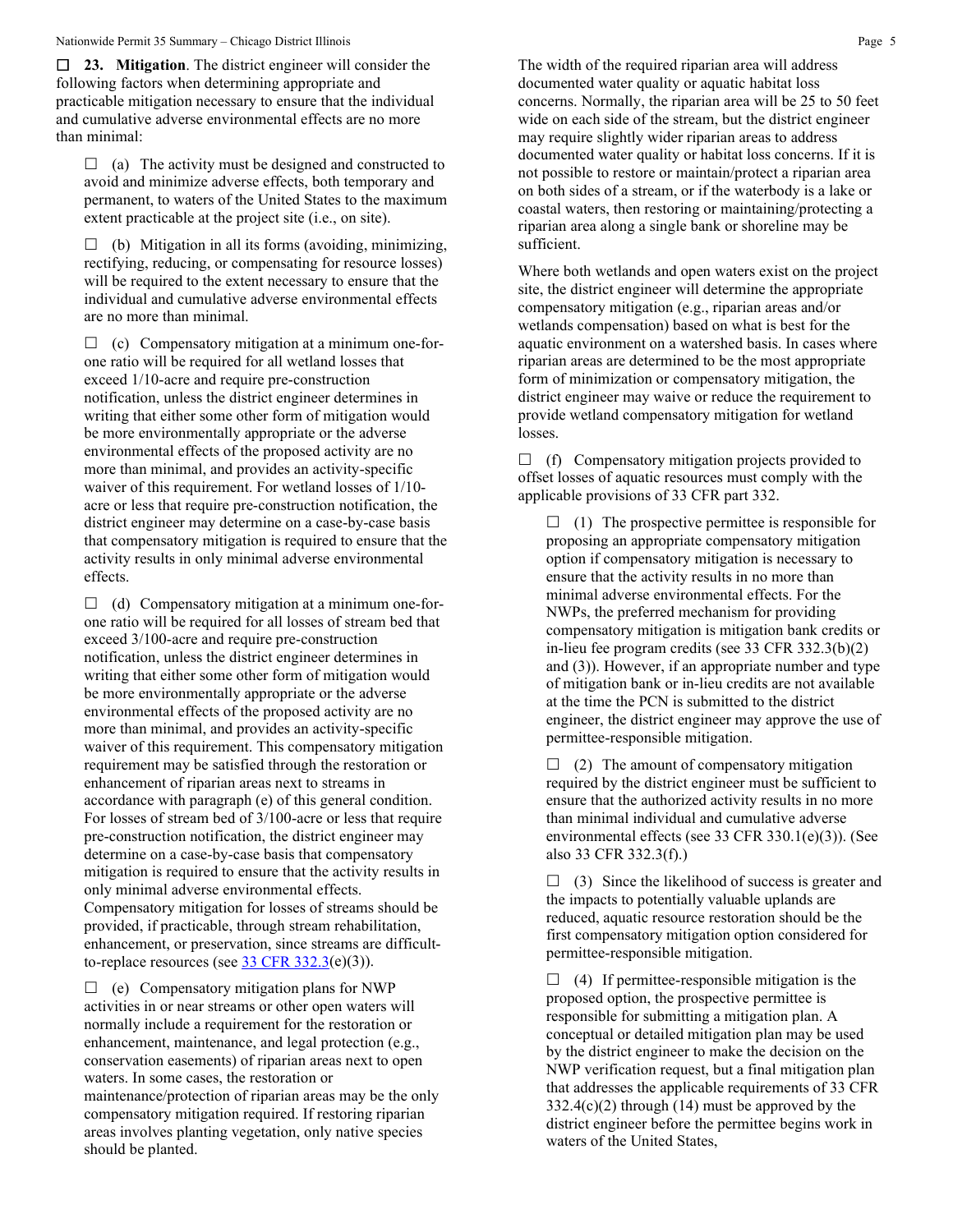unless the district engineer determines that prior approval of the final mitigation plan is not practicable or not necessary to ensure timely completion of the required compensatory mitigation (see 33 CFR  $332.3(k)(3)$ ).

 $\Box$  (5) If mitigation bank or in-lieu fee program credits are the proposed option, the mitigation plan needs to address only the baseline conditions at the impact site and the number of credits to be provided (see 33 CFR 332.4(c)(1)(ii)).

 $\Box$  (6) Compensatory mitigation requirements (e.g., resource type and amount to be provided as compensatory mitigation, site protection, ecological performance standards, monitoring requirements) may be addressed through conditions added to the NWP authorization, instead of components of a compensatory mitigation plan (see 33 CFR  $332.4(c)(1)(ii)$ .

 $\Box$  (g) Compensatory mitigation will not be used to increase the acreage losses allowed by the acreage limits of the NWPs. For example, if an NWP has an acreage limit of 1/2-acre, it cannot be used to authorize any NWP activity resulting in the loss of greater than 1/2-acre of waters of the United States, even if compensatory mitigation is provided that replaces or restores some of the lost waters. However, compensatory mitigation can and should be used, as necessary, to ensure that an NWP activity already meeting the established acreage limits also satisfies the no more than minimal impact requirement for the NWPs.

 $\Box$  (h) Permittees may propose the use of mitigation banks, in-lieu fee programs, or permittee-responsible mitigation. When developing a compensatory mitigation proposal, the permittee must consider appropriate and practicable options consistent with the framework at 33 CFR 332.3(b). For activities resulting in the loss of marine or estuarine resources, permittee-responsible mitigation may be environmentally preferable if there are no mitigation banks or in-lieu fee programs in the area that have marine or estuarine credits available for sale or transfer to the permittee. For permittee-responsible mitigation, the special conditions of the NWP verification must clearly indicate the party or parties responsible for the implementation and performance of the compensatory mitigation project, and, if required, its long-term management.

 $\Box$  (i) Where certain functions and services of waters of the United States are permanently adversely affected by a regulated activity, such as discharges of dredged or fill material into waters of the United States that will convert a forested or scrub-shrub wetland to a herbaceous wetland in a permanently maintained utility line right-of-way, mitigation may be required to reduce the adverse environmental effects of the activity to the no more than minimal level.

 **24. Safety of Impoundment Structures**. To ensure that all impoundment structures are safely designed, the district engineer may require non-Federal applicants to demonstrate that the structures comply with established state dam safety criteria or

have been designed by qualified persons. The district engineer may also require documentation that the design has been independently reviewed by similarly qualified persons, and appropriate modifications made to ensure safety.

### **25. Water Quality**.

 $\Box$  (a) Where the certifying authority (state, authorized tribe, or EPA, as appropriate) has not previously certified compliance of an NWP with CWA section 401, a CWA section 401 water quality certification for the proposed discharge must be obtained or waived (see [33 CFR](https://www.federalregister.gov/select-citation/2021/01/13/33-CFR-330.4)  [330.4\(](https://www.federalregister.gov/select-citation/2021/01/13/33-CFR-330.4)c)). If the permittee cannot comply with all of the conditions of a water quality certification previously issued by certifying authority for the issuance of the NWP, then the permittee must obtain a water quality certification or waiver for the proposed discharge in order for the activity to be authorized by an NWP.

 $\Box$  (b) If the NWP activity requires pre-construction notification and the certifying authority has not previously certified compliance of an NWP with CWA section 401, the proposed discharge is not authorized by an NWP until water quality certification is obtained or waived. If the certifying authority issues a water quality certification for the proposed discharge, the permittee must submit a copy of the certification to the district engineer. The discharge is not authorized by an NWP until the district engineer has notified the permittee that the water quality certification requirement has been satisfied by the issuance of a water quality certification or a waiver.

 $\Box$  (c) The district engineer or certifying authority may require additional water quality management measures to ensure that the authorized activity does not result in more than minimal degradation of water quality.

 **26. Coastal Zone Management**. In coastal states where an NWP has not previously received a state coastal zone management consistency concurrence, an individual state coastal zone management consistency concurrence must be obtained, or a presumption of concurrence must occur (see 33 CFR 330.4(d)). If the permittee cannot comply with all of the conditions of a coastal zone management consistency concurrence previously issued by the state, then the permittee must obtain an individual coastal zone management consistency concurrence or presumption of concurrence in order for the activity to be authorized by NWP. The district engineer or a state may require additional measures to ensure that the authorized activity is consistent with state coastal zone management requirements.

 **27. Regional and Case-By-Case Conditions**. The activity must comply with any regional conditions that may have been added by the Division Engineer (see 33 CFR 330.4(e)) and with any case specific conditions added by the Corps or by the state, Indian Tribe, or U.S. EPA in its CWA section 401 Water Quality Certification, or by the state in its Coastal Zone Management Act consistency determination.

 **28. Use of Multiple Nationwide Permits**. The use of more than one NWP for a single and complete project is authorized, subject to the following restrictions:

 $\Box$  (a) If only one of the NWPs used to authorize the single and complete project has a specified acreage limit,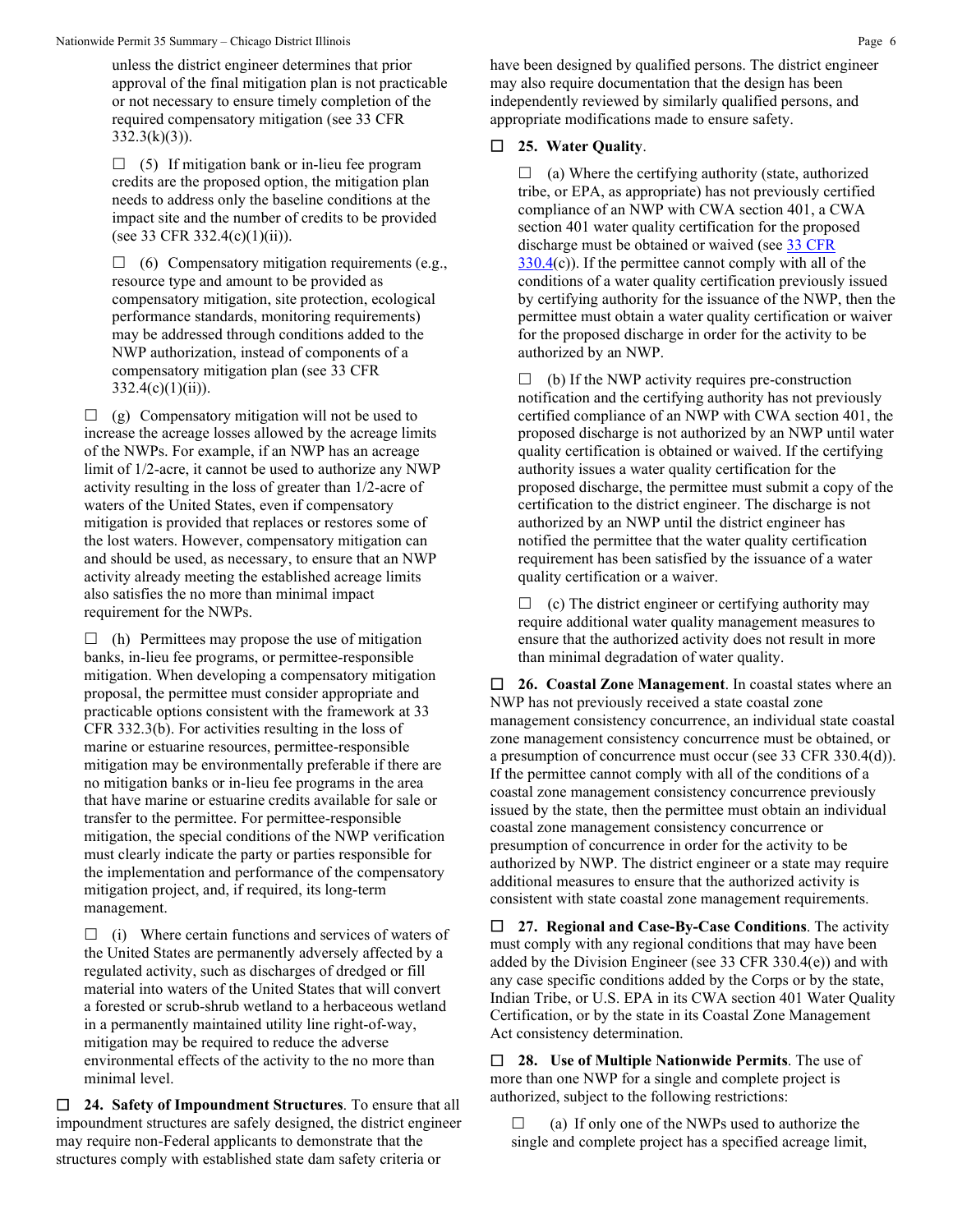Nationwide Permit 35 Summary – Chicago District Illinois Page 7

the acreage loss of waters of the United States cannot exceed the acreage limit of the NWP with the highest specified acreage limit. For example, if a road crossing over tidal waters is constructed under NWP 14, with associated bank stabilization authorized by NWP 13, the maximum acreage loss of waters of the United States for the total project cannot exceed 1/3-acre.

 $\Box$  (b) If one or more of the NWPs used to authorize the single and complete project has specified acreage limits, the acreage loss of waters of the United States authorized by those NWPs cannot exceed their respective specified acreage limits. For example, if a commercial development is constructed under NWP 39, and the single and complete project includes the filling of an upland ditch authorized by NWP 46, the maximum acreage loss of waters of the United States for the commercial development under NWP 39 cannot exceed 1/2-acre, and the total acreage loss of waters of United States due to the NWP 39 and 46 activities cannot exceed 1 acre.

 **29. Transfer of Nationwide Permit Verifications**. If the permittee sells the property associated with a nationwide permit verification, the permittee may transfer the nationwide permit verification to the new owner by submitting a letter to the appropriate Corps district office to validate the transfer. A copy of the nationwide permit verification must be attached to the letter, and the letter must contain the following statement and signature:

"When the structures or work authorized by this nationwide permit are still in existence at the time the property is transferred, the terms and conditions of this nationwide permit, including any special conditions, will continue to be binding on the new owner(s) of the property. To validate the transfer of this nationwide permit and the associated liabilities associated with compliance with its terms and conditions, have the transferee sign and date below."

(Transferee)

## (Date)

 **30. Compliance Certification**. Each permittee who receives an NWP verification letter from the Corps must provide a signed certification documenting completion of the authorized activity and implementation of any required compensatory mitigation. The success of any required permittee-responsible mitigation, including the achievement of ecological performance standards, will be addressed separately by the district engineer.

The Corps will provide the permittee the certification document with the NWP verification letter. The certification document will include:

 $\Box$  (a) A statement that the authorized activity was done in accordance with the NWP authorization, including any general, regional, or activity-specific conditions;

 $\Box$  (b) A statement that the implementation of any required compensatory mitigation was completed in accordance with the permit conditions. If credits from a mitigation bank or in-lieu fee program are used to satisfy the compensatory mitigation requirements, the certification must include the documentation required by 33 CFR 332.3(l)(3) to confirm that the permittee secured the appropriate number and resource type of credits; and

 $\Box$  (c) The signature of the permittee certifying the completion of the activity and mitigation.

The completed certification document must be submitted to the district engineer within 30 days of completion of the authorized activity or the implementation of any required compensatory mitigation, whichever occurs later.

 **31. Activities Affecting Structures or Works Built by the United States.** If an NWP activity also requires review by, or permission from, the Corps pursuant to 33 U.S.C. 408 because it will alter or temporarily or permanently occupy or use a U.S. Army Corps of Engineers (USACE) federally authorized Civil Works project (a "USACE project"), the prospective permittee must submit a pre-construction notification. See paragraph (b)(10) of general condition 32. An activity that requires section 408 permission and/or review is not authorized by NWP until the appropriate Corps office issues the section 408 permission or completes its review to alter, occupy, or use the USACE project, and the district engineer issues a written NWP verification.

## **32. Pre-Construction Notification**.

 $\Box$  (a) **Timing**. Where required by the terms of the NWP, the prospective permittee must notify the district engineer by submitting a pre-construction notification (PCN) as early as possible. The district engineer must determine if the PCN is complete within 30 calendar days of the date of receipt and, if the PCN is determined to be incomplete, notify the prospective permittee within that 30 day period to request the additional information necessary to make the PCN complete. The request must specify the information needed to make the PCN complete. As a general rule, district engineers will request additional information necessary to make the PCN complete only once. However, if the prospective permittee does not provide all of the requested information, then the district engineer will notify the prospective permittee that the PCN is still incomplete and the PCN review process will not commence until all of the requested information has been received by the district engineer. The prospective permittee shall not begin the activity until either:

 $\Box$  (1) He or she is notified in writing by the district engineer that the activity may proceed under the NWP with any special conditions imposed by the district or division engineer; or

 $\Box$  (2) 45 calendar days have passed from the district engineer's receipt of the complete PCN and the prospective permittee has not received written notice from the district or division engineer. However, if the permittee was required to notify the Corps pursuant to general condition 18 that listed species or critical habitat might be affected or are in the vicinity of the activity, or to notify the Corps pursuant to general condition 20 that the activity might have the potential to cause effects to historic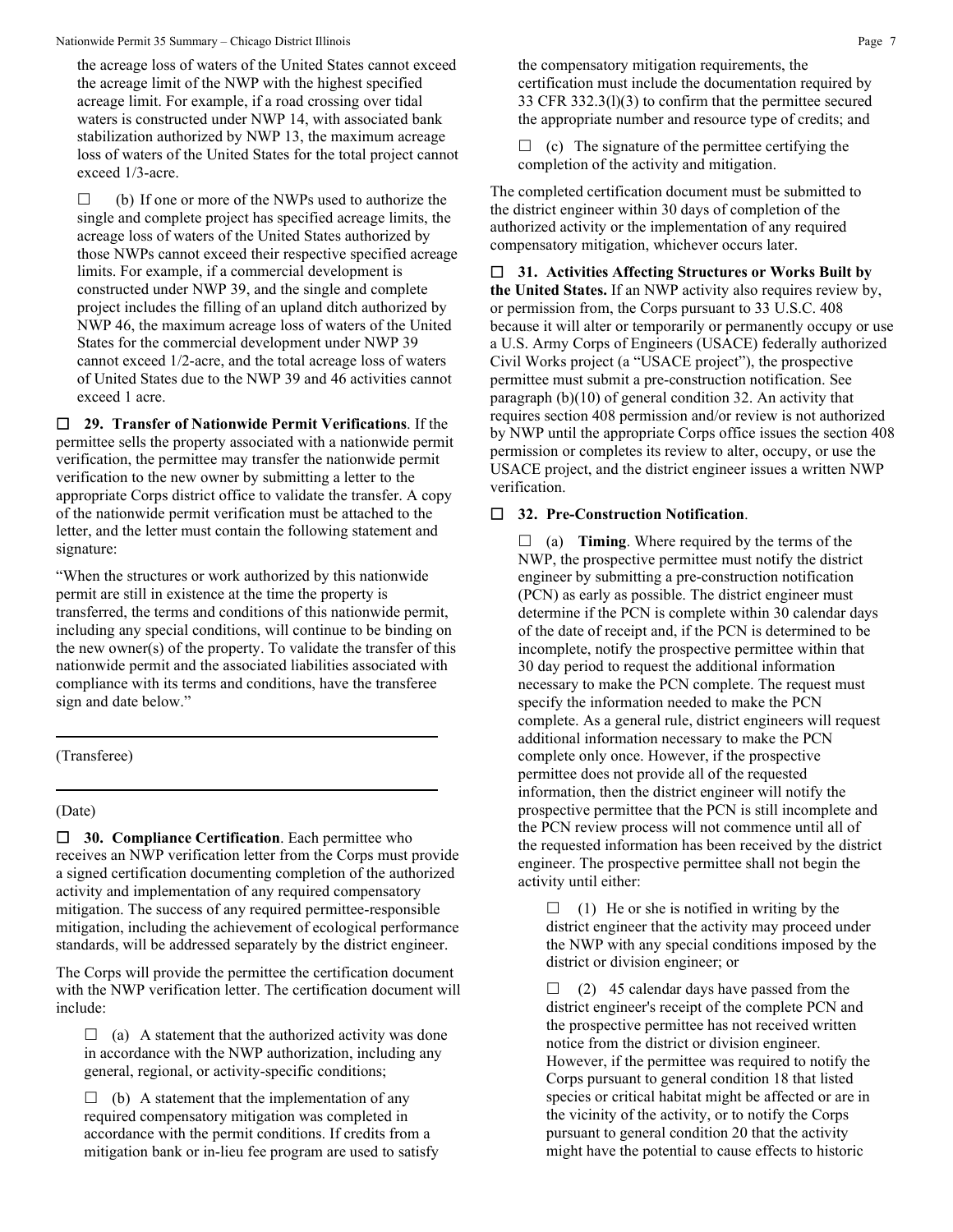properties, the permittee cannot begin the activity until receiving written notification from the Corps that there is "no effect" on listed species or "no potential to cause effects" on historic properties, or that any consultation required under Section 7 of the Endangered Species Act (see 33 CFR 330.4(f)) and/or section 106 of the National Historic Preservation Act (see 33 CFR 330.4(g)) has been completed. If the proposed activity requires a written waiver to exceed specified limits of an NWP, the permittee may not begin the activity until the district engineer issues the waiver. If the district or division engineer notifies the permittee in writing that an individual permit is required within 45 calendar days of receipt of a complete PCN, the permittee cannot begin the activity until an individual permit has been obtained. Subsequently, the permittee's right to proceed under the NWP may be modified, suspended, or revoked only in accordance with the procedure set forth in 33 CFR 330.5(d)(2).

 (b) **Contents of Pre-Construction Notification**. The PCN must be in writing and include the following information:

 $\Box$  (1) Name, address and telephone numbers of the prospective permittee;

 $\Box$  (2) Location of the proposed activity;

 $\Box$  (3) Identify the specific NWP or NWP(s) the prospective permittee wants to use to authorize the proposed activity;

 $\Box$  (4) (i) A description of the proposed activity; the activity's purpose; direct and indirect adverse environmental effects the activity would cause, including the anticipated amount of loss of wetlands, other special aquatic sites, and other waters expected to result from the NWP activity, in acres, linear feet, or other appropriate unit of measure; a description of any proposed mitigation measures intended to reduce the adverse environmental effects caused by the proposed activity; and any other NWP(s), regional general permit(s), or individual permit(s) used or intended to be used to authorize any part of the proposed project or any related activity, including other separate and distant crossings for linear projects that require Department of the Army authorization but do not require pre-construction notification.The description of the proposed activity and any proposed mitigation measures should be sufficiently detailed to allow the district engineer to determine that the adverse environmental effects of the activity will be no more than minimal and to determine the need for compensatory mitigation or other mitigation measures.

 $\Box$  (ii) For linear projects where one or more single and complete crossings require preconstruction notification, the PCN must include the quantity of anticipated losses of wetlands, other special aquatic sites, and other waters for each single and complete crossing of those wetlands, other special aquatic sites, and other

waters (including those single and complete crossings authorized by NWP but do not require PCNs). This information will be used by the district engineer to evaluate the cumulative adverse environmental effects of the proposed linear project, and does not change those non-PCN NWP activities into NWP PCNs.

 $\Box$  (iii) Sketches should be provided when necessary to show that the activity complies with the terms of the NWP. (Sketches usually clarify the activity and when provided results in a quicker decision. Sketches should contain sufficient detail to provide an illustrative description of the proposed activity (e.g., a conceptual plan), but do not need to be detailed engineering plans);

 $\Box$  (5) The PCN must include a delineation of wetlands, other special aquatic sites, and other waters, such as lakes and ponds, perennial, and intermittent, on the project site. Wetland delineations must be prepared in accordance with the current method required by the Corps. The permittee may ask the Corps to delineate the special aquatic sites and other waters on the project site, but there may be a delay if the Corps does the delineation, especially if the project site is large or contains many wetlands, other special aquatic sites, and other waters. Furthermore, the 45-day period will not start until the delineation has been submitted to or completed by the Corps, as appropriate;

 $\Box$  (6) If the proposed activity will result in the loss of greater than 1/10-acre of wetlands or 3/100 acre of stream bed and a PCN is required, the prospective permittee must submit a statement describing how the mitigation requirement will be satisfied, or explaining why the adverse environmental effects are no more than minimal and why compensatory mitigation should not be required. As an alternative, the prospective permittee may submit a conceptual or detailed mitigation plan.

 $\Box$  (7) For non-federal permittees, if any listed species (or species proposed for listing) or designated critical habitat (or critical habitat proposed for such designation) might be affected or is in the vicinity of the activity, or if the activity is located in designated critical habitat (or critical habitat proposed for such designation), the PCN must include the name(s) of those endangered or threatened species (or species proposed for listing) that might be affected by the proposed activity or utilize the designated critical habitat (or critical habitat proposed for such designation) that might be affected by the proposed activity. For NWP activities that require pre-construction notification, Federal permittees must provide documentation demonstrating compliance with the Endangered Species Act;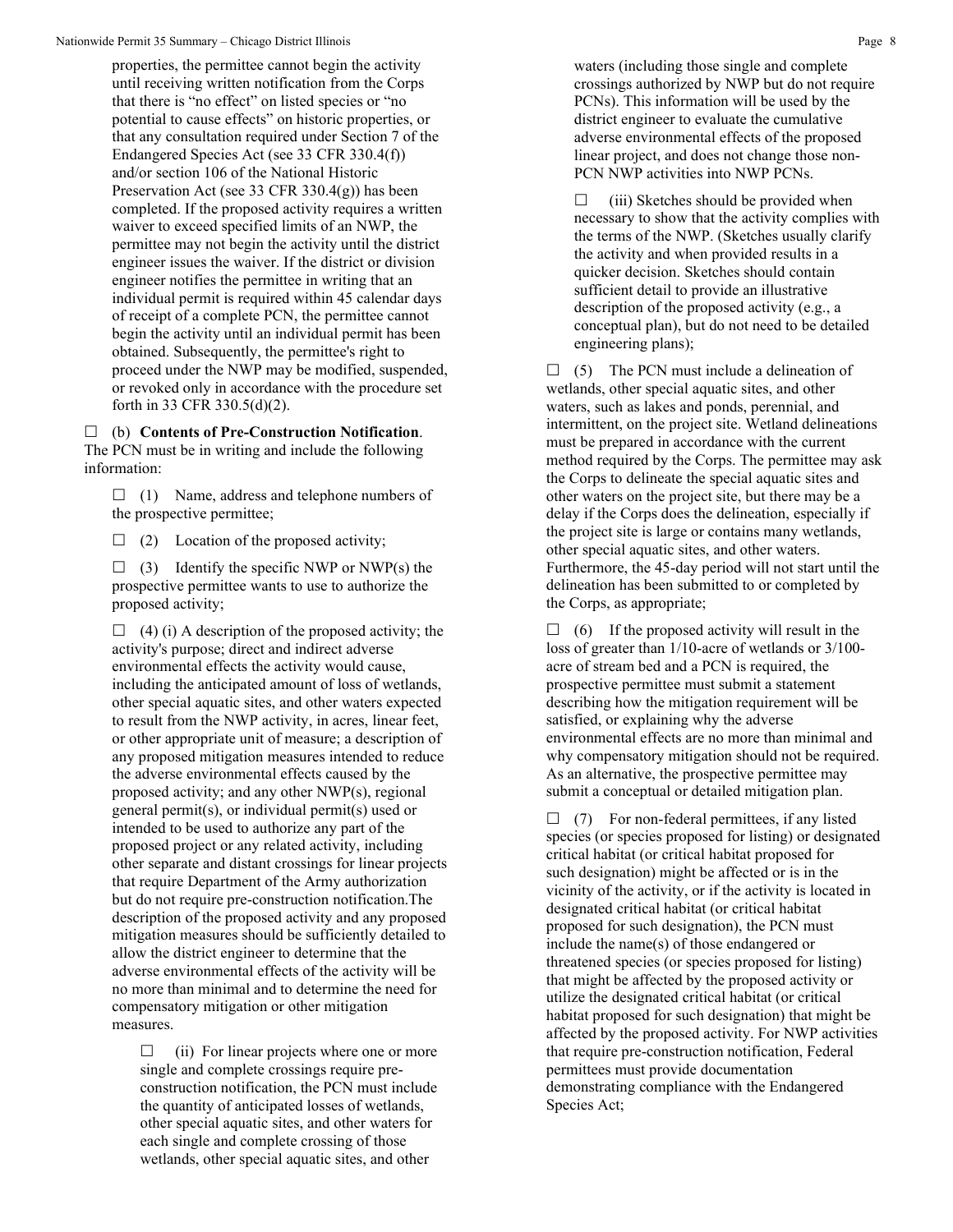$\Box$  (8) For non-federal permittees, if the NWP activity might have the potential to cause effects to a historic property listed on, determined to be eligible for listing on, or potentially eligible for listing on, the National Register of Historic Places, the PCN must state which historic property might have the potential to be affected by the proposed activity or include a vicinity map indicating the location of the historic property. For NWP activities that require preconstruction notification, Federal permittees must provide documentation demonstrating compliance with section 106 of the National Historic Preservation Act;

 $\Box$  (9) For an activity that will occur in a component of the National Wild and Scenic River System, or in a river officially designated by Congress as a "study river" for possible inclusion in the system while the river is in an official study status, the PCN must identify the Wild and Scenic River or the "study river" (see general condition 16); and

 $\Box$  (10) For an NWP activity that requires permission from, or review by, the Corps pursuant to 33 U.S.C. 408 because it will alter or temporarily or permanently occupy or use a U.S. Army Corps of Engineers federally authorized civil works project, the pre-construction notification must include a statement confirming that the project proponent has submitted a written request for section 408 permission from, or review by, the Corps office having jurisdiction over that USACE project.

 (c) **Form of Pre-Construction Notification.** The nationwide permit pre-construction notification form (Form ENG 6082) should be used for NWP PCNs. A letter containing the required information may also be used. Applicants may provide electronic files of PCNs and supporting materials if the district engineer has established tools and procedures for electronic submittals.

## (d) **Agency Coordination**:

 $\Box$  (1) The district engineer will consider any comments from Federal and state agencies concerning the proposed activity's compliance with the terms and conditions of the NWPs and the need for mitigation to reduce the activity's adverse environmental effects so that they are no more than minimal.

 $\Box$  (2) Agency coordination is required for:

i) All NWP activities that require preconstruction notification and result in the loss of greater than 1/2-acre of waters of the United States;

ii) NWP 13 activities in excess of 500 linear feet, fills greater than one cubic yard per running foot, or involve discharges of dredged or fill material into special aquatic sites; and

(iii) NWP 54 activities in excess of 500 linear feet, or that extend into the waterbody more than

30 feet from the mean low water line in tidal waters or the ordinary high water mark in the Great Lakes.

 $\Box$  (3) When agency coordination is required, the district engineer will immediately provide (e.g., via email, facsimile transmission, overnight mail, or other expeditious manner) a copy of the complete PCN to the appropriate Federal or state offices (FWS, state natural resource or water quality agency, EPA, and, if appropriate, the NMFS). With the exception of NWP 37, these agencies will have 10 calendar days from the date the material is transmitted to notify the district engineer via telephone, facsimile transmission, or email that they intend to provide substantive, site-specific comments. The comments must explain why the agency believes the adverse environmental effects will be more than minimal. If so contacted by an agency, the district engineer will wait an additional 15 calendar days before making a decision on the pre-construction notification. The district engineer will fully consider agency comments received within the specified time frame concerning the proposed activity's compliance with the terms and conditions of the NWPs, including the need for mitigation to ensure that the net adverse environmental effects of the proposed activity are no more than minimal. The district engineer will provide no response to the resource agency, except as provided below. The district engineer will indicate in the administrative record associated with each preconstruction notification that the resource agencies' concerns were considered. For NWP 37, the emergency watershed protection and rehabilitation activity may proceed immediately in cases where there is an unacceptable hazard to life or a significant loss of property or economic hardship will occur. The district engineer will consider any comments received to decide whether the NWP 37 authorization should be modified, suspended, or revoked in accordance with the procedures at 33 CFR 330.5.

 $\Box$  (4) In cases of where the prospective permittee is not a Federal agency, the district engineer will provide a response to NMFS within 30 calendar days of receipt of any Essential Fish Habitat conservation recommendations, as required by section 305(b)(4)(B) of the Magnuson-Stevens Fishery Conservation and Management Act.

 $\Box$  (5) Applicants are encouraged to provide the Corps with either electronic files or multiple copies of pre-construction notifications to expedite agency coordination.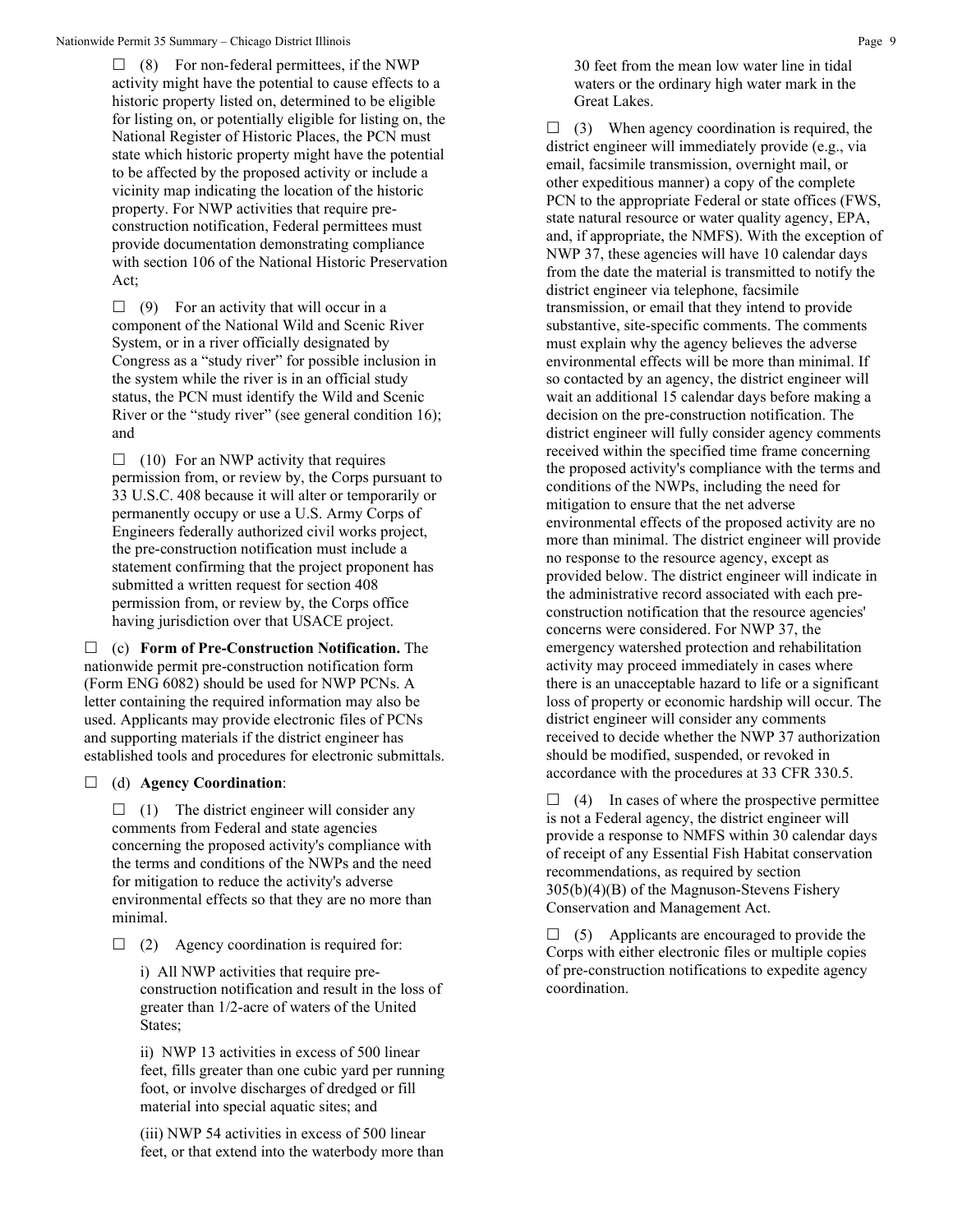#### **C. District Engineer's Decision**

 $\Box$  1. In reviewing the PCN for the proposed activity, the district engineer will determine whether the activity authorized by the NWP will result in more than minimal individual or cumulative adverse environmental effects or may be contrary to the public interest. If a project proponent requests authorization by a specific NWP, the district engineer should issue the NWP verification for that activity if it meets the terms and conditions of that NWP, unless he or she determines, after considering mitigation, that the proposed activity will result in more than minimal individual and cumulative adverse effects on the aquatic environment and other aspects of the public interest and exercises discretionary authority to require an individual permit for the proposed activity. For a linear project, this determination will include an evaluation of the single and complete crossings of waters of the United States that require PCNs to determine whether they individually satisfy the terms and conditions of the NWP(s), as well as the cumulative effects caused by all of the crossings of waters of the United States authorized by NWP. If an applicant requests a waiver of an applicable limit, as provided for in NWPs 13, 36, or 54, the district engineer will only grant the waiver upon a written determination that the NWP activity will result in only minimal individual and cumulative adverse environmental effects.

 $\Box$  2. When making minimal adverse environmental effects determinations the district engineer will consider the direct and indirect effects caused by the NWP activity. He or she will also consider the cumulative adverse environmental effects caused by activities authorized by NWP and whether those cumulative adverse environmental effects are no more than minimal. The district engineer will also consider site specific factors, such as the environmental setting in the vicinity of the NWP activity, the type of resource that will be affected by the NWP activity, the functions provided by the aquatic resources that will be affected by the NWP activity, the degree or magnitude to which the aquatic resources perform those functions, the extent that aquatic resource functions will be lost as a result of the NWP activity (e.g., partial or complete loss), the duration of the adverse effects (temporary or permanent), the importance of the aquatic resource functions to the region (e.g., watershed or ecoregion), and mitigation required by the district engineer. If an appropriate functional or condition assessment method is available and practicable to use, that assessment method may be used by the district engineer to assist in the minimal adverse environmental effects determination. The district engineer may add case-specific special conditions to the NWP authorization to address site-specific environmental concerns.

 $\Box$  3. If the proposed activity requires a PCN and will result in a loss of greater than 1/10-acre of wetlands or 3/100 acre of stream bed, the prospective permittee should submit a mitigation proposal with the PCN. Applicants may also propose compensatory mitigation for NWP activities with smaller impacts, or for impacts to other types of waters. The district engineer will consider any proposed compensatory mitigation or other mitigation measures the applicant has included in the proposal in determining whether the net adverse environmental effects of the proposed activity are no more than minimal. The compensatory mitigation proposal may be either conceptual or detailed. If the district engineer

determines that the activity complies with the terms and conditions of the NWP and that the adverse environmental effects are no more than minimal, after considering mitigation, the district engineer will notify the permittee and include any activity-specific conditions in the NWP verification the district engineer deems necessary. Conditions for compensatory mitigation requirements must comply with the appropriate provisions at  $33$  CFR 332.3(k). The district engineer must approve the final mitigation plan before the permittee commences work in waters of the United States, unless the district engineer determines that prior approval of the final mitigation plan is not practicable or not necessary to ensure timely completion of the required compensatory mitigation. If the prospective permittee elects to submit a compensatory mitigation plan with the PCN, the district engineer will expeditiously review the proposed compensatory mitigation plan. The district engineer must review the proposed compensatory mitigation plan within 45 calendar days of receiving a complete PCN and determine whether the proposed mitigation would ensure that the NWP activity results in no more than minimal adverse environmental effects. If the net adverse environmental effects of the NWP activity (after consideration of the mitigation proposal) are determined by the district engineer to be no more than minimal, the district engineer will provide a timely written response to the applicant. The response will state that the NWP activity can proceed under the terms and conditions of the NWP, including any activity-specific conditions added to the NWP authorization by the district engineer.

 $\Box$  4. If the district engineer determines that the adverse environmental effects of the proposed activity are more than minimal, then the district engineer will notify the applicant either: (a) That the activity does not qualify for authorization under the NWP and instruct the applicant on the procedures to seek authorization under an individual permit; (b) that the activity is authorized under the NWP subject to the applicant's submission of a mitigation plan that would reduce the adverse environmental effects so that they are no more than minimal; or (c) that the activity is authorized under the NWP with specific modifications or conditions. Where the district engineer determines that mitigation is required to ensure no more than minimal adverse environmental effects, the activity will be authorized within the 45-day PCN period (unless additional time is required to comply with general conditions 18, 20, and/or 31), with activity-specific conditions that state the mitigation requirements. The authorization will include the necessary conceptual or detailed mitigation plan or a requirement that the applicant submit a mitigation plan that would reduce the adverse environmental effects so that they are no more than minimal. When compensatory mitigation is required, no work in waters of the United States may occur until the district engineer has approved a specific mitigation plan or has determined that prior approval of a final mitigation plan is not practicable or not necessary to ensure timely completion of the required compensatory mitigation.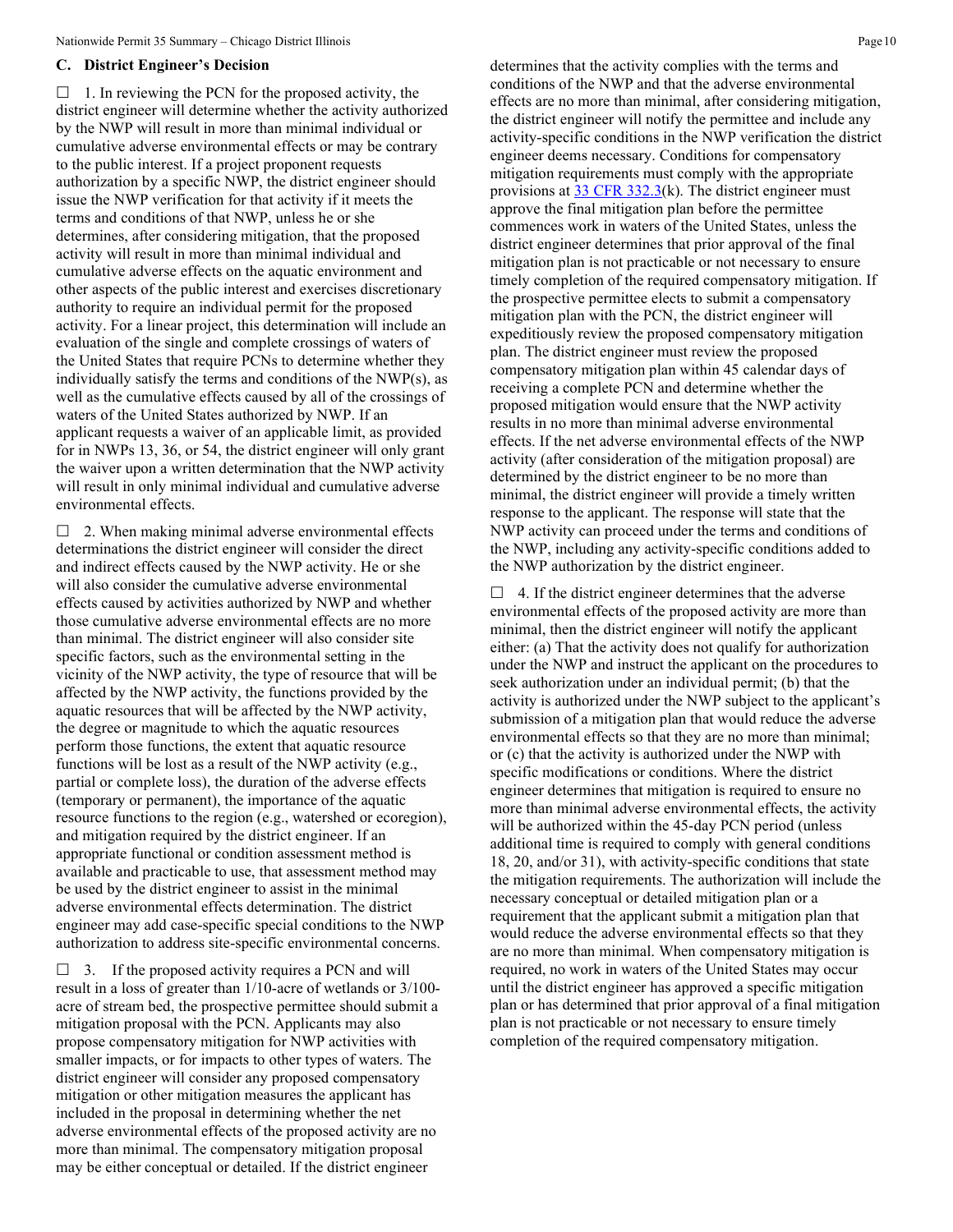#### D. **Further Information**

1. District engineers have authority to determine if an activity complies with the terms and conditions of an NWP.

2. NWPs do not obviate the need to obtain other federal, state, or local permits, approvals, or authorizations required by law.

3. NWPs do not grant any property rights or exclusive privileges.

4. NWPs do not authorize any injury to the property or rights of others.

5. NWPs do not authorize interference with any existing or proposed Federal project (see general condition 31).

#### E. **Definitions**

**Best management practices (BMPs)**: Policies, practices, procedures, or structures implemented to mitigate the adverse environmental effects on surface water quality resulting from development. BMPs are categorized as structural or nonstructural.

**Compensatory mitigation**: The restoration (re-establishment or rehabilitation), establishment (creation), enhancement, and/or in certain circumstances preservation of aquatic resources for the purposes of offsetting unavoidable adverse impacts which remain after all appropriate and practicable avoidance and minimization has been achieved.

**Currently serviceable**: Useable as is or with some maintenance, but not so degraded as to essentially require reconstruction.

**Direct effects**: Effects that are caused by the activity and occur at the same time and place.

**Discharge**: The term "discharge" means any discharge of dredged or fill material into waters of the United States.

**Ecological reference:** A model used to plan and design an aquatic habitat and riparian area restoration, enhancement, or establishment activity under NWP 27. An ecological reference may be based on the structure, functions, and dynamics of an aquatic habitat type or a riparian area type that currently exists in the region where the proposed NWP 27 activity is located. Alternatively, an ecological reference may be based on a conceptual model for the aquatic habitat type or riparian area type to be restored, enhanced, or established as a result of the proposed NWP 27 activity. An ecological reference takes into account the range of variation of the aquatic habitat type or riparian area type in the region.

**Enhancement**: The manipulation of the physical, chemical, or biological characteristics of an aquatic resource to heighten, intensify, or improve a specific aquatic resource function(s). Enhancement results in the gain of selected aquatic resource function(s), but may also lead to a decline in other aquatic resource function(s). Enhancement does not result in a gain in aquatic resource area.

**Establishment (creation):** The manipulation of the physical, chemical, or biological characteristics present to develop an aquatic resource that did not previously exist at an upland site. Establishment results in a gain in aquatic resource area.

**High Tide Line**: The line of intersection of the land with the water's surface at the maximum height reached by a rising tide. The high tide line may be determined, in the absence of actual data, by a line of oil or scum along shore objects, a more or less continuous deposit of fine shell or debris on the foreshore or berm, other physical markings or characteristics, vegetation lines, tidal gages, or other suitable means that delineate the general height reached by a rising tide. The line encompasses spring high tides and other high tides that occur with periodic frequency but does not include storm surges in which there is a departure from the normal or predicted reach of the tide due to the piling up of water against a coast by strong winds such as those accompanying a hurricane or other intense storm.

**Historic Property**: Any prehistoric or historic district, site (including archaeological site), building, structure, or other object included in, or eligible for inclusion in, the National Register of Historic Places maintained by the Secretary of the Interior. This term includes artifacts, records, and remains that are related to and located within such properties. The term includes properties of traditional religious and cultural importance to an Indian tribe or Native Hawaiian organization and that meet the National Register criteria (36 CFR part 60).

**Independent utility**: A test to determine what constitutes a single and complete non-linear project in the Corps Regulatory Program. A project is considered to have independent utility if it would be constructed absent the construction of other projects in the project area. Portions of a multi-phase project that depend upon other phases of the project do not have independent utility. Phases of a project that would be constructed even if the other phases were not built can be considered as separate single and complete projects with independent utility.

**Indirect effects**: Effects that are caused by the activity and are later in time or farther removed in distance, but are still reasonably foreseeable.

**Loss of waters of the United States**: Waters of the United States that are permanently adversely affected by filling, flooding, excavation, or drainage because of the regulated activity. The loss of stream bed includes the acres of stream bed that are permanently adversely affected by filling or excavation because of the regulated activity. Permanent adverse effects include permanent discharges of dredged or fill material that change an aquatic area to dry land, increase the bottom elevation of a waterbody, or change the use of a waterbody. The acreage of loss of waters of the United States is a threshold measurement of the impact to jurisdictional waters for determining whether a project may qualify for an NWP; it is not a net threshold that is calculated after considering compensatory mitigation that may be used to offset losses of aquatic functions and services. Waters of the United States temporarily filled, flooded, excavated, or drained, but restored to pre-construction contours and elevations after construction, are not included in the measurement of loss of waters of the United States. Impacts resulting from activities that do not require Department of the Army authorization, such as activities eligible for exemptions under section 404(f) of the Clean Water Act, are not considered when calculating the loss of waters of the United States.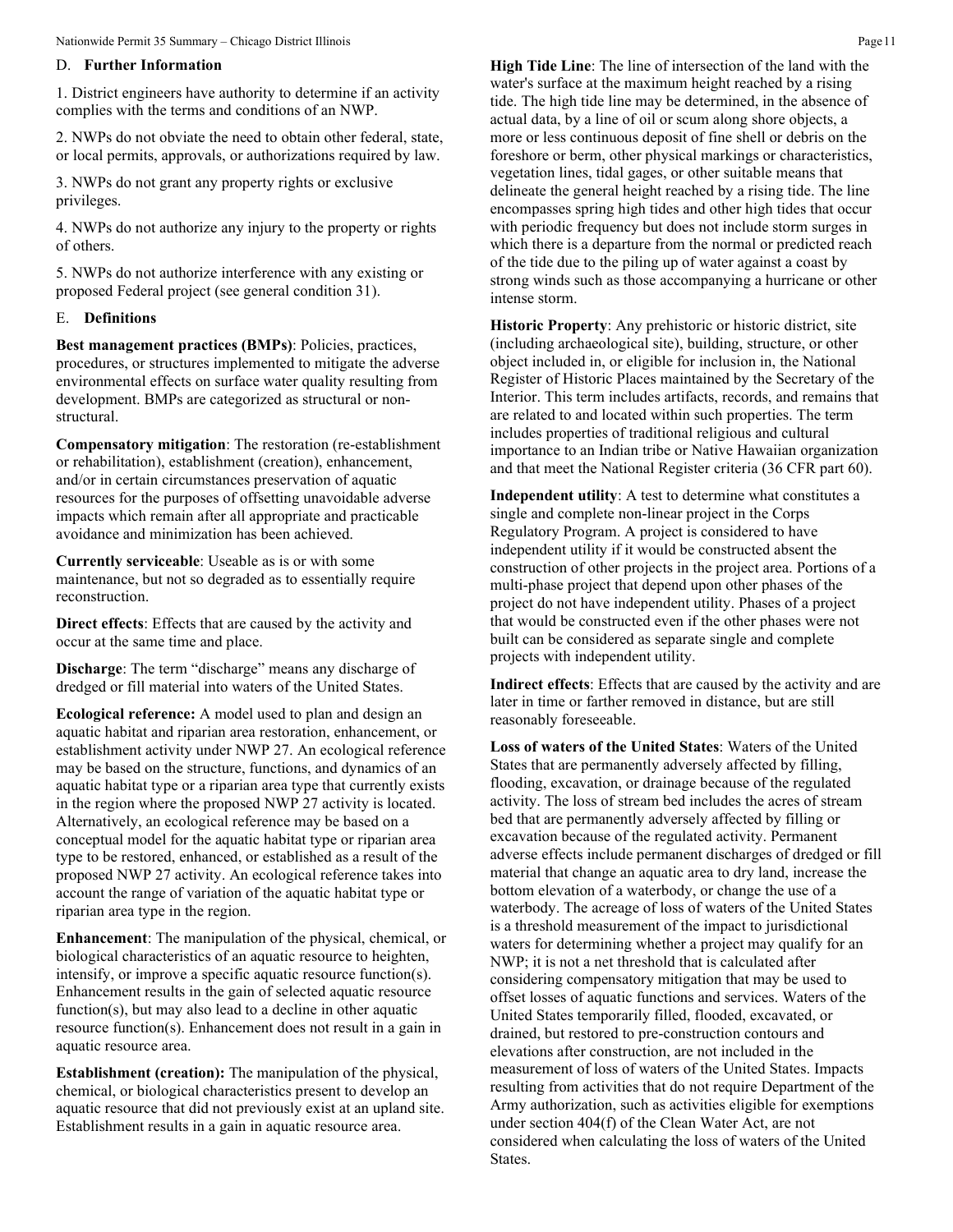Nationwide Permit 35 Summary – Chicago District Illinois Page 12

**Navigable waters:** Waters subject to section 10 of the Rivers and Harbors Act of 1899. These waters are defined at 33 CFR part 329.

**Non-tidal wetland**: A non-tidal wetland is a wetland that is not subject to the ebb and flow of tidal waters. Non-tidal wetlands contiguous to tidal Start Printed Page 57394waters are located landward of the high tide line (i.e., spring high tide line).

**Open water:** For purposes of the NWPs, an open water is any area that in a year with normal patterns of precipitation has water flowing or standing above ground to the extent that an ordinary high water mark can be determined. Aquatic vegetation within the area of flowing or standing water is either non-emergent, sparse, or absent. Vegetated shallows are considered to be open waters. Examples of "open waters" include rivers, streams, lakes, and ponds.

**Ordinary High Water Mark**: The term ordinary high water mark means that line on the shore established by the fluctuations of water and indicated by physical characteristics such as a clear, natural line impressed on the bank, shelving, changes in the character of soil, destruction of terrestrial vegetation, the presence of litter and debris, or other appropriate means that consider the characteristics of the surrounding areas.

**Perennial stream**: A perennial stream has surface water flowing continuously year-round during a typical year.

**Practicable:** Available and capable of being done after taking into consideration cost, existing technology, and logistics in light of overall project purposes.

**Pre-construction notification:** A request submitted by the project proponent to the Corps for confirmation that a particular activity is authorized by nationwide permit. The request may be a permit application, letter, or similar document that includes information about the proposed work and its anticipated environmental effects. Pre-construction notification may be required by the terms and conditions of a nationwide permit, or by regional conditions. A preconstruction notification may be voluntarily submitted in cases where pre-construction notification is not required and the project proponent wants confirmation that the activity is authorized by nationwide permit.

**Preservation**: The removal of a threat to, or preventing the decline of, aquatic resources by an action in or near those aquatic resources. This term includes activities commonly associated with the protection and maintenance of aquatic resources through the implementation of appropriate legal and physical mechanisms. Preservation does not result in a gain of aquatic resource area or functions.

**Re-establishment**: The manipulation of the physical, chemical, or biological characteristics of a site with the goal of returning natural/historic functions to a former aquatic resource. Re-establishment results in rebuilding a former aquatic resource and results in a gain in aquatic resource area and functions.

**Rehabilitation**: The manipulation of the physical, chemical, or biological characteristics of a site with the goal of repairing natural/historic functions to a degraded aquatic resource. Rehabilitation results in a gain in aquatic resource function, but does not result in a gain in aquatic resource area.

**Restoration**: The manipulation of the physical, chemical, or biological characteristics of a site with the goal of returning natural/historic functions to a former or degraded aquatic resource. For the purpose of tracking net gains in aquatic resource area, restoration is divided into two categories: Reestablishment and rehabilitation.

**Riffle and pool complex**: Riffle and pool complexes are special aquatic sites under the 404(b)(1) Guidelines. Riffle and pool complexes sometimes characterize steep gradient sections of streams. Such stream sections are recognizable by their hydraulic characteristics. The rapid movement of water over a course substrate in riffles results in a rough flow, a turbulent surface, and high dissolved oxygen levels in the water. Pools are deeper areas associated with riffles. A slower stream velocity, a streaming flow, a smooth surface, and a finer substrate characterize pools.

**Riparian areas**: Riparian areas are lands next to streams, lakes, and estuarine-marine shorelines. Riparian areas are transitional between terrestrial and aquatic ecosystems, through which surface and subsurface hydrology connects riverine, lacustrine, estuarine, and marine waters with their adjacent wetlands, non-wetland waters, or uplands. Riparian areas provide a variety of ecological functions and services and help improve or maintain local water quality. (See general condition 23.)

**Shellfish seeding**: The placement of shellfish seed and/or suitable substrate to increase shellfish production. Shellfish seed consists of immature individual shellfish or individual shellfish attached to shells or shell fragments (i.e., spat on shell). Suitable substrate may consist of shellfish shells, shell fragments, or other appropriate materials placed into waters for shellfish habitat.

**Single and complete linear project:** A linear project is a project constructed for the purpose of getting people, goods, or services from a point of origin to a terminal point, which often involves multiple crossings of one or more waterbodies at separate and distant locations. The term "single and complete project" is defined as that portion of the total linear project proposed or accomplished by one owner/developer or partnership or other association of owners/developers that includes all crossings of a single water of the United States (i.e., a single waterbody) at a specific location. For linear projects crossing a single or multiple waterbodies several times at separate and distant locations, each crossing is considered a single and complete project for purposes of NWP authorization. However, individual channels in a braided stream or river, or individual arms of a large, irregularly shaped wetland or lake, etc., are not separate waterbodies, and crossings of such features cannot be considered separately.